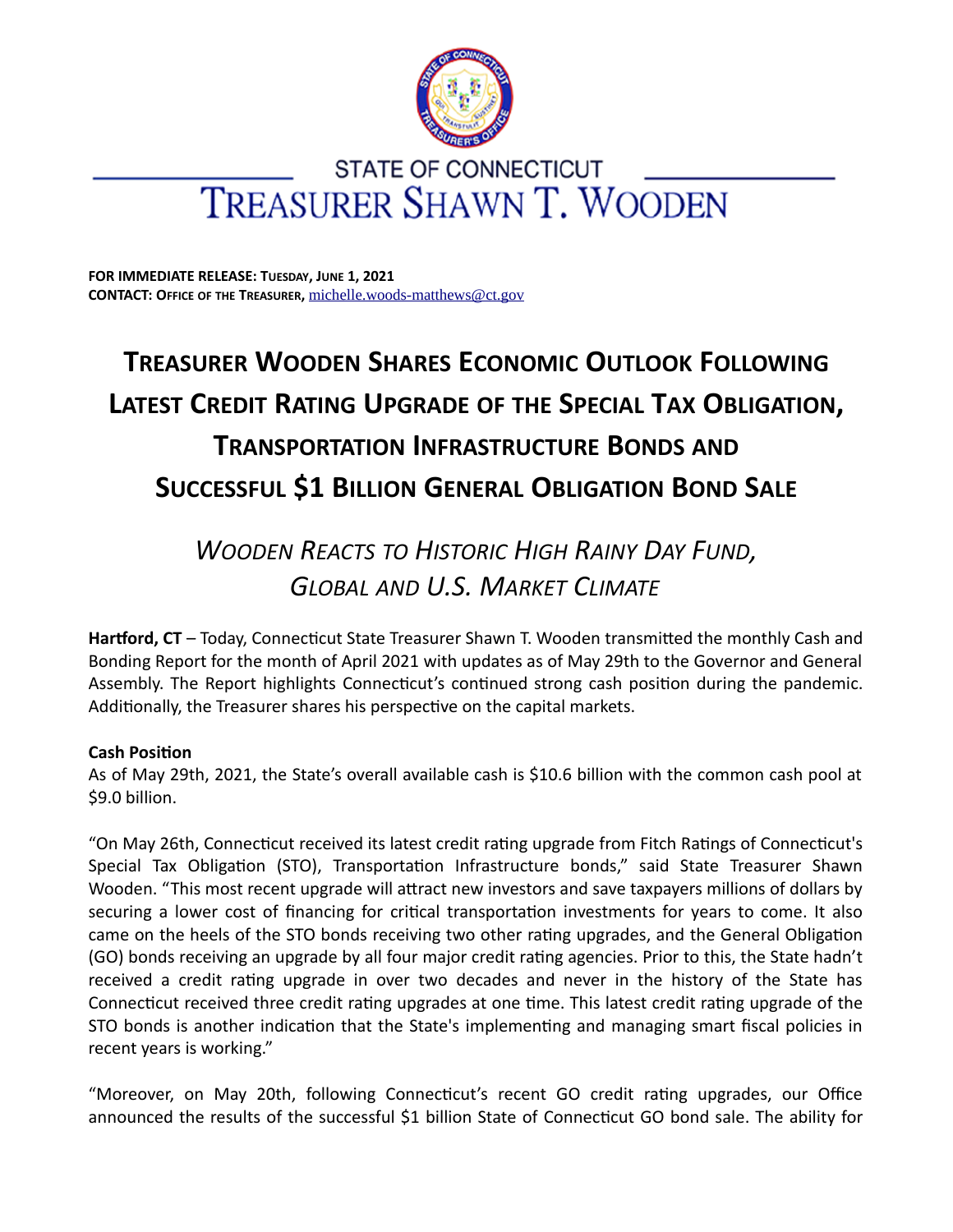the State to now be able to sell bonds while achieving such a low cost of funds is a direct result of Connecticut's recent credit rating upgrades. This GO bond sale helped save taxpayers over \$60 million dollars through bond refinancing and will also pay dividends toward Connecticut's long-term financial sustainability."

"Furthermore, in addition to Connecticut's historically high rainy day fund that's now expected to reach nearly \$4.5 billion by the end of the current fiscal year, the latest consensus revenue report from analysts project Connecticut will end fiscal year 2021 with a \$470.5 million surplus, larger than last month's projections of a \$249.8 million budget surplus. While this is great news for our State's economic recovery, we know that low-wage workers and those who were economically disadvantaged before the pandemic hit, are hurting the most through Connecticut's uneven economic recovery. Our work remains to rebuild an inclusive economy that works for everyone."

The State's common cash pool contains the operating cash in many funds and accounts. The cash is pooled in order to make the most effective and efficient use of aggregate balances and to allow positive balances in one fund to temporarily offset negative balances in other funds. Bank balances are consolidated daily, and funds that are not projected to be immediately needed to fund disbursements are collectively managed in various short-term investments or bank accounts that earn interest to successfully meet projected cash flows. No temporary transfers from bond proceeds investment accounts have been made since December 2017.

# **Capital Markets**

As we advance the calendar to June, all eyes look toward summer. Trust and confidence for the future are grounded in a continued successful vaccination distribution process across our nation, with fully vaccinated individuals recently receiving new guidelines from the U.S. Centers for Disease Control and Prevention about removing masks in public settings, with limitations. No doubt this transition isn't without some uncertainty, but we continue to make progress. Similarly, the economy is following suit and will continue to advance in fits and starts, moving ahead two steps and falling back one. An example of this is the April employment report announced early in May. Although job growth for April was positive and meaningful at nearly 250 thousand jobs created, it fell short of the one million job creations expected and was the largest miss for this economic series in history. This economic indicator also pointed out that many individuals and families are still living with the economic pain caused by the pandemic in terms of unemployment, lost wages, and financial uncertainty. April's employment underperformance also vindicated Federal Reserve monetary policy and unprecedented fiscal spending designed to support a full recovery across all segments of our economy. We see similar volatility around many other economic indicators where expectations differ materially from actual outcomes, reminding us that economic uncertainty persists, and support is still needed to spur a full recovery.

However, we also must note that the flip side of current accommodative monetary policy and government spending is the rise of inflation throughout portions of our economy, which have not come-in below expectations. The specter of higher inflation is an area of focus and concern for both economists and asset managers, causing many to question the Federal Reserve's expectation of an increase in inflation above its targeted range. While it's merely transitory and won't materialize into a persistent problem over time, the markets will be looking for any indications of a shift in the Federal Reserve's thinking around these expectations that impact policy, as changing policy will impact the U.S. economy and financial markets.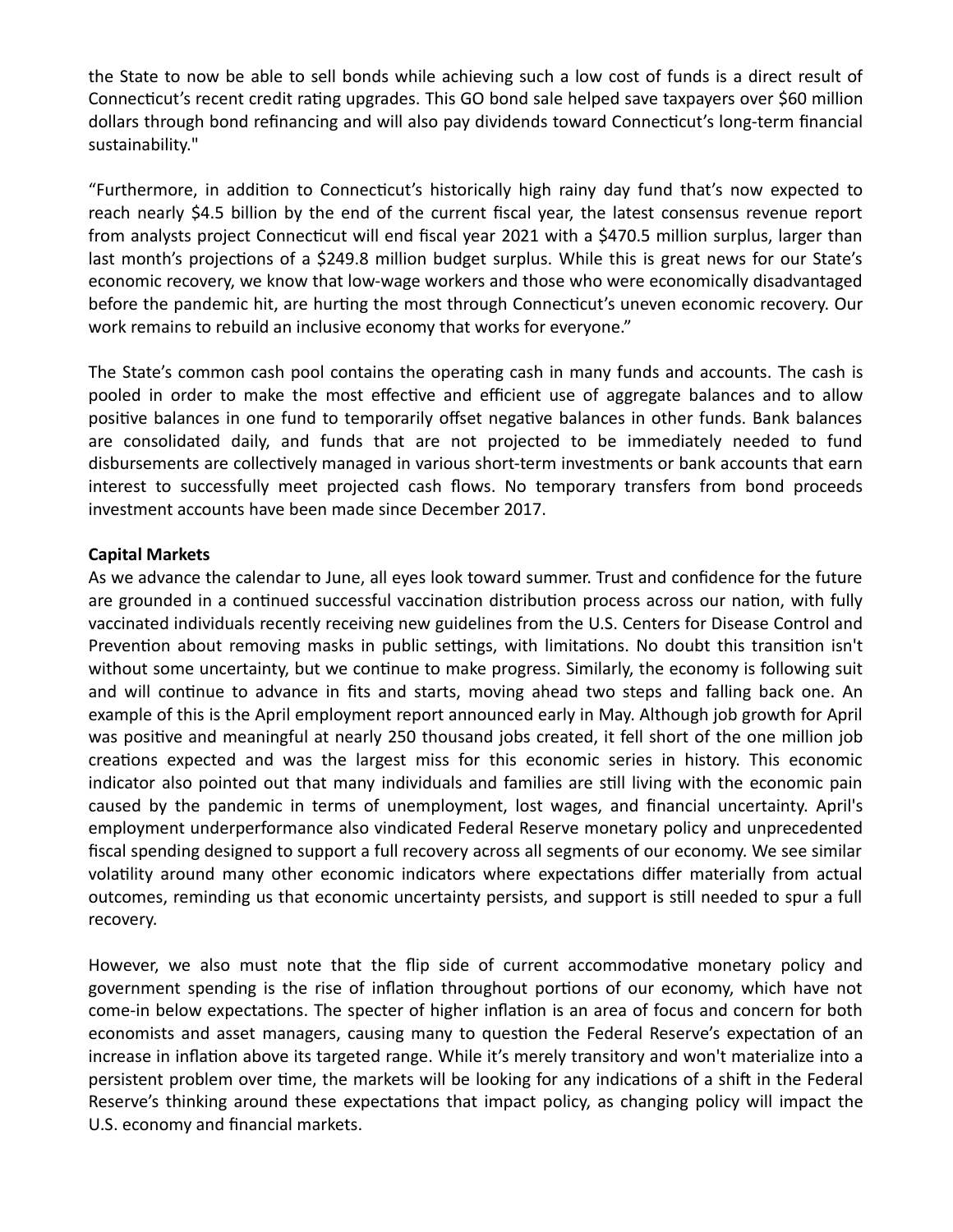Regarding asset performance for the month of May, equities ended higher despite increased volatility in technology and growth stocks, with the broader market edging higher by almost one percent as measured by the S&P 500 large company stock index. This outcome was largely driven by price improvement in lower priced value shares in the industrial, energy, and financial company sectors. Stock prices of materials companies also moved significantly higher for the month, as inflation pressures associated with supply bottlenecks and increased demand pushed prices of commodities up. Bonds were essentially flat in price to slightly higher due to U.S. Treasuries trading is a tight yield band between 1.50-1.70 percent, and flat to slightly tighter credit spreads in corporate fixed income securities. One final noteworthy outcome in the markets this month involved three fossil fuel companies, namely Exxon, Chevron, and Shell. These companies each received clear indication that past ways of doing business must change and that shareholder and stakeholder expectations indicate more aggressive action to reduce carbon emissions and pursue alternative sources of clean energy or carbon-capture. These outcomes in large measure resulted from investor Environmental, Social, and Corporate Governance (ESG) initiatives and an increased awareness of the need for active engagement and progress towards sustainability.

| <b>Asset Class Returns</b> |                               |                              |                |        |                   |
|----------------------------|-------------------------------|------------------------------|----------------|--------|-------------------|
|                            |                               |                              |                |        |                   |
|                            |                               |                              | <b>MTD</b>     | QTD    | <b>Fiscal YTD</b> |
| <b>Asset Class</b>         | <b>Strategy</b>               | Index                        | <b>Returns</b> | Return | Return            |
| Equity                     | US Equity                     | Russell 3k (broad)           | 0.46%          | 5.63%  | 40.04%            |
| Equity                     | US Equity                     | S&P 500                      | 0.70%          | 6.07%  | 36.87%            |
| Equity                     | Internatioinal Equity         | <b>MSCI EAFE Index</b>       | 3.66%          | 6.85%  | 34.69%            |
| Equity                     | <b>Emerging Market Equity</b> | <b>MSCI Emerging Mkt IMI</b> | 1.29%          | 4.21%  | 40.47%            |
| Fixed Income               | Core Fixed                    | <b>BBG/Barc Agg</b>          | 0.33%          | 1.12%  | $-1.00%$          |
| <b>Fixed Income</b>        | Global Fixed                  | BBG/Barc Global Agg (UH)     | 0.74%          | 2.01%  | 3.31%             |
| Fixed Income               | High Yield                    | <b>BBG/Barc HY Credit</b>    | 0.30%          | 1.39%  | 13.54%            |
| <b>Fixed Income</b>        | <b>Emerging Mkt Bonds</b>     | <b>JPM EMBI (UH)</b>         | 1.08%          | 3.02%  | 5.85%             |
| <b>Real Estate</b>         | <b>Real Estate</b>            | <b>MSCI US REIT</b>          | 0.93%          | 9.06%  | 31.20%            |

### **Periodic returns of the various asset classes:**

#### **Month-to-Date returns of the various asset classes:**

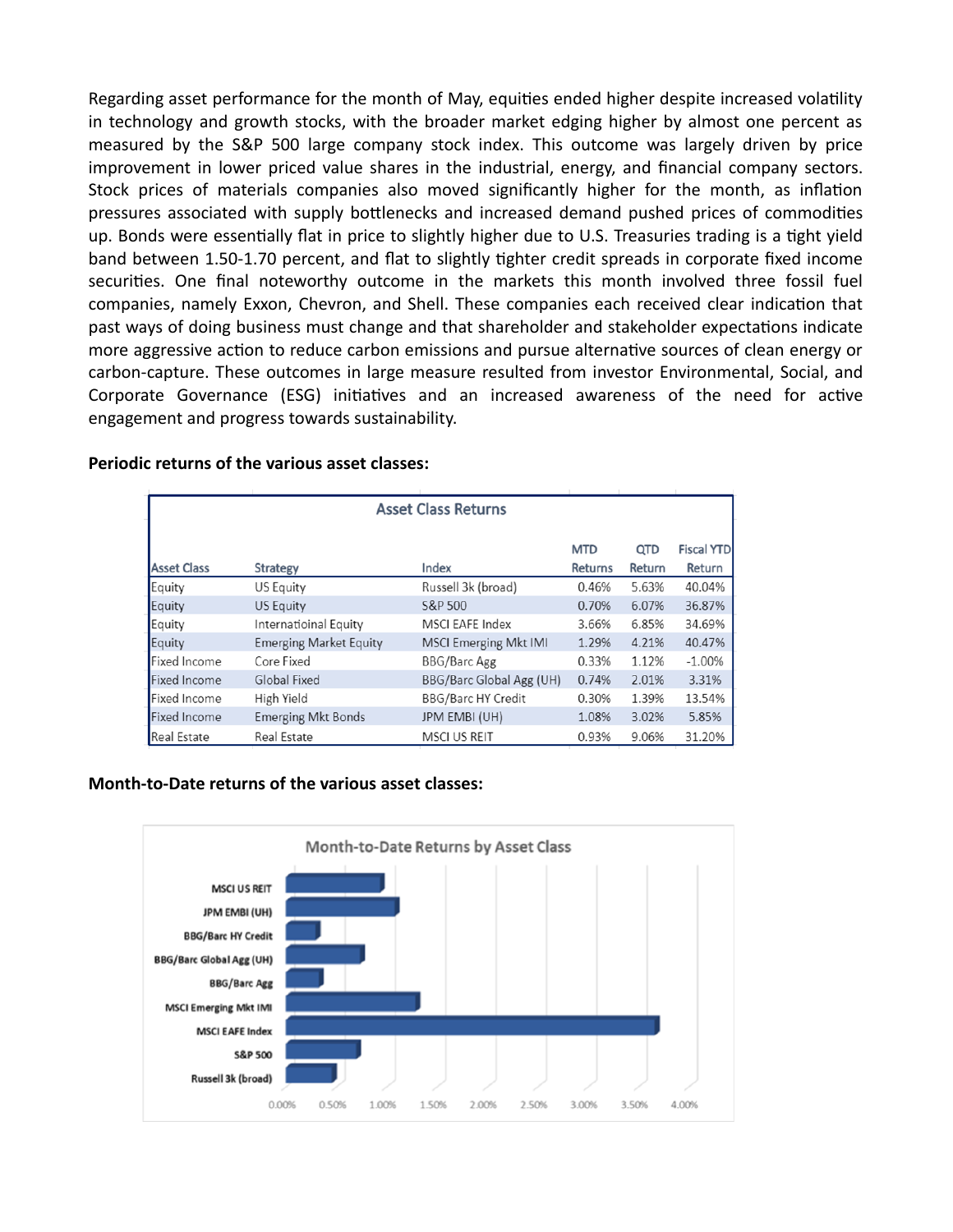## **Equity market time series:**



Citation: Graphs and charts are attributable to Bloomberg News

## **Debt Issuance**

On May 26th, Connecticut received an additional credit rating upgrade from Fitch Ratings of Connecticut's STO, Transportation Infrastructure bonds which finances transportation improvements across the State.

This latest credit rating upgrade means the STO bonding program now enjoys four double-A credit category ratings. With the credit rating upgrades that began March 31, 2021, the STO credit ratings are now "Aa3" (Moody's), "AA-" (S&P Global Ratings), "AA-" (Fitch Ratings), and "AA+" (Kroll Bond Ratings).

On May 20th, Treasurer Wooden announced the results of the successful \$1 billion State of Connecticut GO bond offering.

The \$300 million 10-year taxable bond issue achieved an overall interest cost of 1.62% the lowest overall interest cost on a comparable 10-year taxable GO bond issue on record.

The sale included \$600 million of bonds to fund new projects, which includes local school construction, economic development, housing, and municipal grants across Connecticut and approximately \$400 million of refunding bonds to refinance previously issued bonds to lower interest rates and reduce debt services.

Treasurer Wooden gave retail investors priority during a dedicated retail only order period on Tuesday, May 18th. Retail orders received during this one-day retail priority period totaled \$556.2 million, the second highest on any State bond sale in history.

The two series of refunding bonds will produce \$60.7 million in debt service savings over the remaining life of the bonds refinanced.